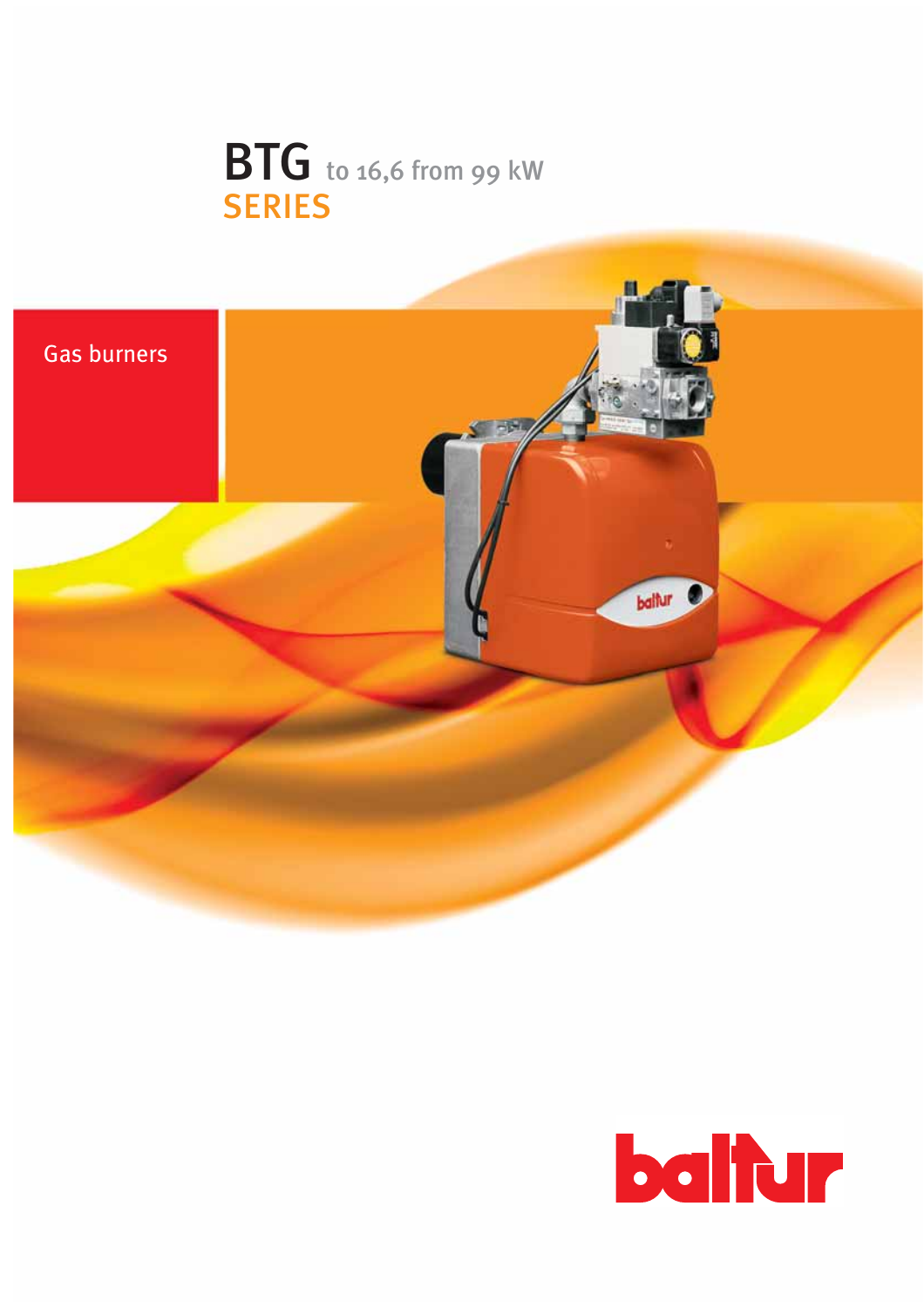# **BTG** to 16,6 from 99 kW **SERIES**

#### **Product range**

The main features of BTG series point out that these burners have been developed to meet the requirements of the installer and the final user as well.

BTG burners are suitable both for boilers without back pressure and slightly pressurised boilers.

Safety, reliability, low noise level and utter flame stability are the result of an excellent design, both technical and aesthetic.

The burner is made of light aluminium alloy, with the fan plan perpendicular to the combustion head axis.

It stands out for their compactness and reduced dimensions.

Thanks to the combustion head which can be pulled out without opening the burner, the possible air regulation from the outside (BTG 3 and BTG 20) and easy access to the components (electric motor, fan, ignition

transformer, control box and combustion head) allow an easy and quick installation, regulation and service.

The burner is protected by a plastic cover, which is provided with a hole where from the safety control box switch appears for re-ignition and switch-off purposes.

The diagrams are purely illustrative and refer to tests using test boilers as per current standards and legislation. In practice, there may be considerable differences due to the following factors:

- a)The capacity of the burner to exceed the overpressure when switched ON (not strictly related to the operating pressure) which varies from boiler to boiler.
- b)The considerable thermal load of the combustion chamber (ratio between the thermal power of the combustion chamber and the corresponding volume - kcal/h/m3) which means the burner fan might not be operating within the full operating range.



#### **NOTES:**

- 1) Equipped with air shut-off device.
- \*) Net calorific value of natural gas:  $Hi = 35,80 MJ/m<sup>3</sup> = 8550$ kcal/m3, at reference conditions of 0°C, 1013 mbar.
- \*\*) Maximum gas inlet pressure at pressure regulator in CE version, at gas train for EXP version.

**Same models are suitable for 60Hz.**

| <b>Model</b>     | Part no.                 | <b>Heat output</b> |           | Capacity *)       |                  | <b>Pressure natural gas **)</b> |                    |                                 | <b>Motor</b> |              |  |
|------------------|--------------------------|--------------------|-----------|-------------------|------------------|---------------------------------|--------------------|---------------------------------|--------------|--------------|--|
|                  |                          | min.<br><b>kW</b>  | max<br>kW | min.<br>$m_n^3/h$ | max<br>$m_n^3/h$ | <b>CE</b><br>mbar               | <b>EXP</b><br>mbar | <b>Power supply</b><br>electric | kw           | <b>Notes</b> |  |
|                  | Single-stage gas burners |                    |           |                   |                  |                                 |                    |                                 |              |              |  |
| BTG <sub>3</sub> | 17000010                 | 16.6               | 42.7      | 1.7               | 4,3              | 65                              | 65                 | 1N AC 50Hz 230V                 | 0.09         | 1)           |  |
| <b>BTG 3.6</b>   | 17020010                 | 16,3               | 41.9      | 1,6               | 4,2              | 65                              | 65                 | 1N AC 50Hz 230V                 | 0.11         | 1)           |  |
| BTG 6            | 17040010                 | 30,6               | 56,3      | 3,1               | 5,6              | 360                             | 360                | 1N AC 50Hz 230V                 | 0.11         |              |  |
| <b>BTG 11</b>    | 17060010                 | 48.8               | 99.0      | 4,9               | 9,9              | 360                             | 360                | 1N AC 50Hz 230V                 | 0.11         | 1)           |  |
|                  | Two-stage gas burners    |                    |           |                   |                  |                                 |                    |                                 |              |              |  |
| <b>BTG 3.6 P</b> | 17030010                 | 16.3               | 41.9      | 1.6               | 4,2              | 360                             | 360                | 1N AC 50Hz 230V                 | 0.11         | 1)           |  |
| BTG 6 P          | 17050010                 | 30,6               | 56.3      | 3,1               | 5,6              | 360                             | 360                | 1N AC 50Hz 230V                 | 0.11         | 1)           |  |
| <b>BTG 11 P</b>  | 17070010                 | 48,8               | 99.0      | 4,9               | 9,9              | 360                             | 360                | 1N AC 50Hz 230V                 | 0.11         | 1)           |  |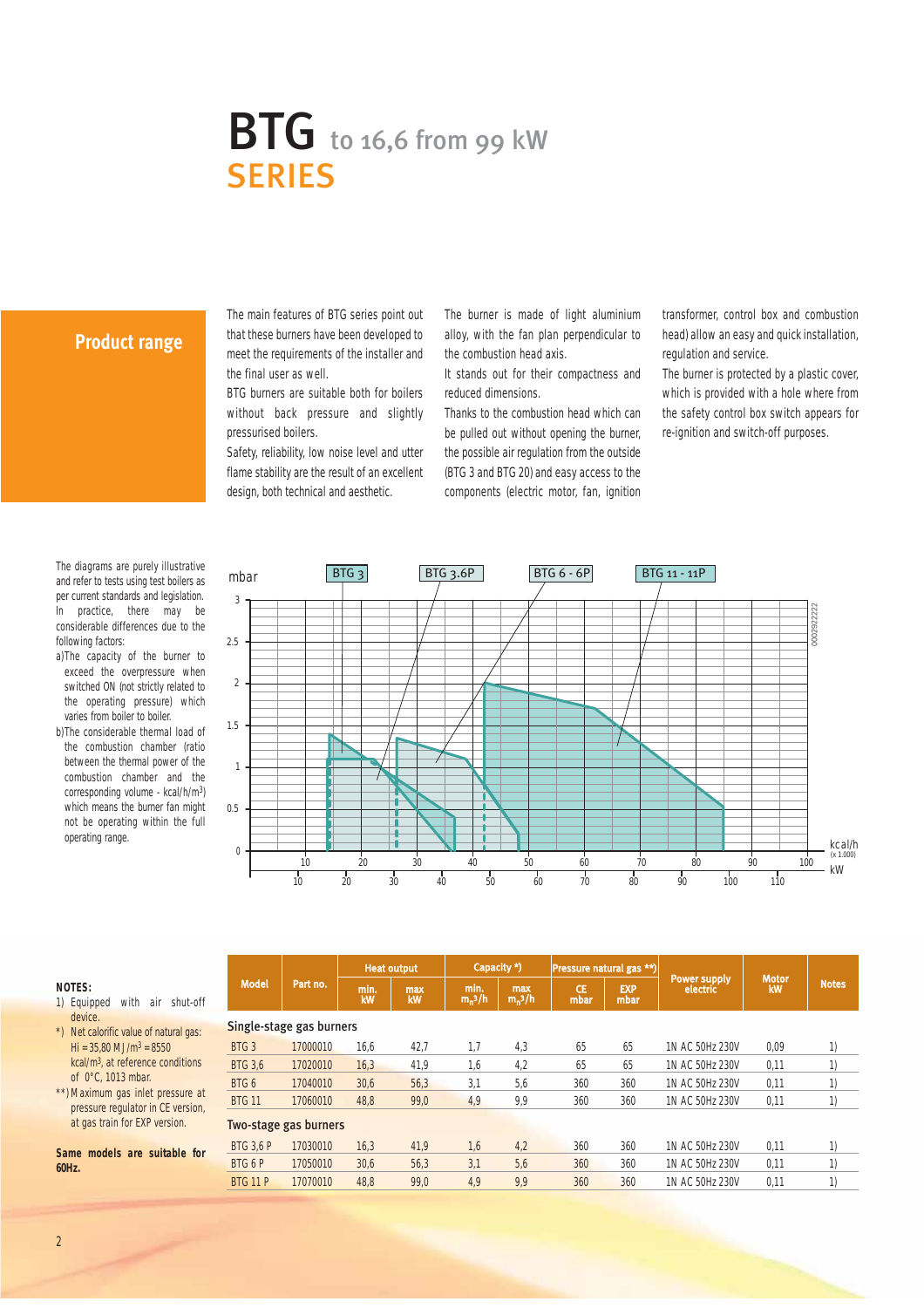







## **Dimensions**

On request BTG 3 burners can be supplied with sliding flange

| <b>Model</b>     | А<br>mm | A <sub>1</sub><br>mm | A <sub>2</sub><br>mm | B <sub>1</sub><br>mm | <b>B5</b><br>mm | ÷<br>◡<br>mm | min<br>mm | max<br>mm | mm  | mm | mm  | 'n.<br>mm | min<br>mm | max<br>mm | M<br><sub>mm</sub> | mm |
|------------------|---------|----------------------|----------------------|----------------------|-----------------|--------------|-----------|-----------|-----|----|-----|-----------|-----------|-----------|--------------------|----|
| BTG <sub>3</sub> | 250     | 120,0                | 130.0                | 170,0                | 48              | 330          | 90        |           | 90  | 90 | 170 | 144       | 135       | 161       | M <sub>8</sub>     | 95 |
| <b>BTG 3,6</b>   | 245     | 122,5                | 122,5                | 218,5                | 53              | 410          | 50        | 105       | 90  | 90 | 170 | 144       | 130       | 155       | M <sub>8</sub>     | 95 |
| BTG 6            | 245     | 122,5                | 122,5                | 218,5                | 53              | 410          | 50        | 105       | 90  | 90 | 170 | 140       | 130       | 155       | M <sub>8</sub>     | 95 |
| <b>BTG 11</b>    | 245     | 122,5                | 122,5                | 218,5                | 53              | 475          | 90        | 150       | 108 | 90 | 170 | 140       | 130       | 155       | M <sub>8</sub>     | 95 |
| <b>BTG 3,6 P</b> | 245     | 122,5                | 122,5                | 218,5                | 53              | 410          | 50        | 105       | 90  | 90 | 170 | 140       | 130       | 155       | M <sub>8</sub>     | 95 |
| BTG 6 P          | 245     | 122,5,               | 122,5                | 218,5                | 53              | 410          | 50        | 105       | 90  | 90 | 170 | 140       | 130       | 155       | M <sub>8</sub>     | 95 |
| <b>BTG 11 P</b>  | 245     | 122,5                | 122,5                | 218,5                | 53              | 475          | 90        | 150       | 108 | 90 | 170 | 140       | 130       | 155       | M <sub>8</sub>     | 95 |

| <b>Model</b>     | μ   | <b>Package dimensions</b><br>mm<br>E | Π   | <b>Weights</b><br>kg |  |  |  |
|------------------|-----|--------------------------------------|-----|----------------------|--|--|--|
| BTG <sub>3</sub> | 400 | 280                                  | 280 | 9                    |  |  |  |
| <b>BTG 3,6</b>   | 500 | 300                                  | 320 | 12                   |  |  |  |
| BTG 6            | 500 | 300                                  | 320 | 12                   |  |  |  |
| <b>BTG 11</b>    | 500 | 300                                  | 320 | 12                   |  |  |  |
| <b>BTG 3.6 P</b> | 500 | 300                                  | 320 | 12                   |  |  |  |
| BTG 6 P          | 500 | 300                                  | 320 | 12                   |  |  |  |
| <b>BTG 11 P</b>  | 500 | 300                                  | 320 | 12                   |  |  |  |

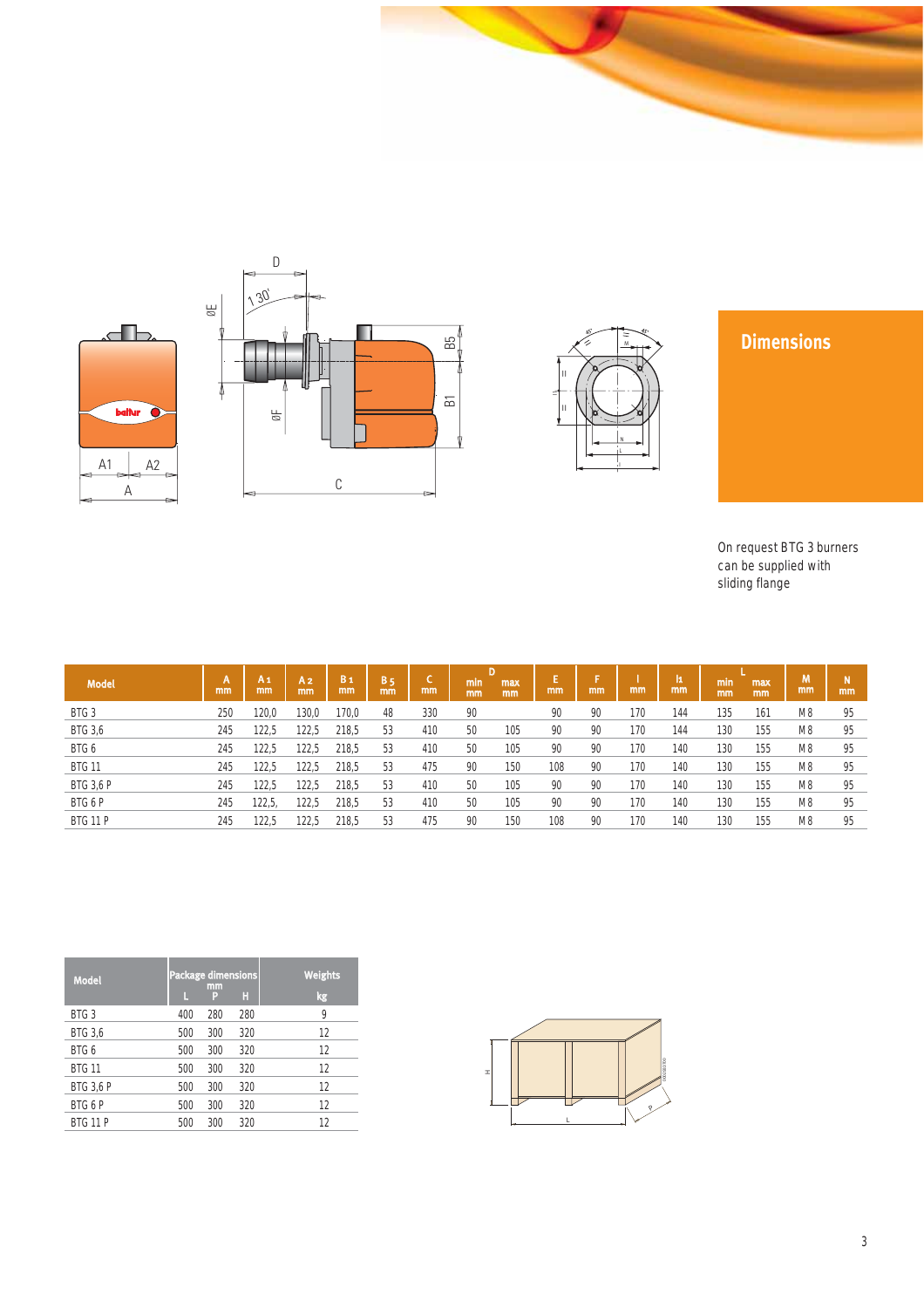# BTG to 16,6 from 99 kW **SERIES**

## PLUS

### **Characteristics**

Excellent value fpr money Very compact Combustion head fully accessible without the need to remove the burner Sliding flange (excluding BTG 3) for best connection of any type of combustion chamber Automatically closing air gate Quiet running

## BTG SERIES

#### **TECHNICAL-FUNCTIONAL CHARACTERISTICS**

- Gas-fired burner.
- Single stage operation (on/off).
- Ability to operate with any type of combustion chamber.
- Air-gas mixing at blast-pipe.
- Ability to obtain optimal combustion values by regulating combustion air and blast-pipe.
- Maintenance facilitated by the fact that the mixing unit can be removed without having to remove the burner from the boiler.
- Manual air flow adjustment.
- Possibility to chose gas train with valve tightness control.
- Equipped with one 7-pole connector, one flange and one insulating seal for boiler fastening.
- On request: longer blast tube.

### **CONSTRUCTION CHARACTERISTICS**

The burner consists of:

- Light aluminium alloy fan part.
- High performance centrifugal fan.
- Combustion air inlet with device to adjust the air flow; automatically closing air gate.
- Sliding boiler coupling flange to adapt the head protrusion to the various types of boilers (fixed on BTG 3).
- Adjustable combustion head complete with steel blast tube (stainless steel on BTG 11) and deflector disk.
- Monophase electric motor to run fan.
- Air pressure switch to ensure the presence of combustion air.
- Gas train complete with operation and safety valve, minimum pressure switch, pressure regulator and gas filter.
- Automatic control and command equipment for the burner, compliant with European standard EN298.
- Flame detection by ionisation electrode.
- 7-pole outlet for burner electrical and thermostat connections.
- Prepared for microamperometer connection with ionisation cable.
- Electrical protection rating IP40.
- Sound-proof plastic protective cover.

Inside of the burner and combustion head of BTG 3

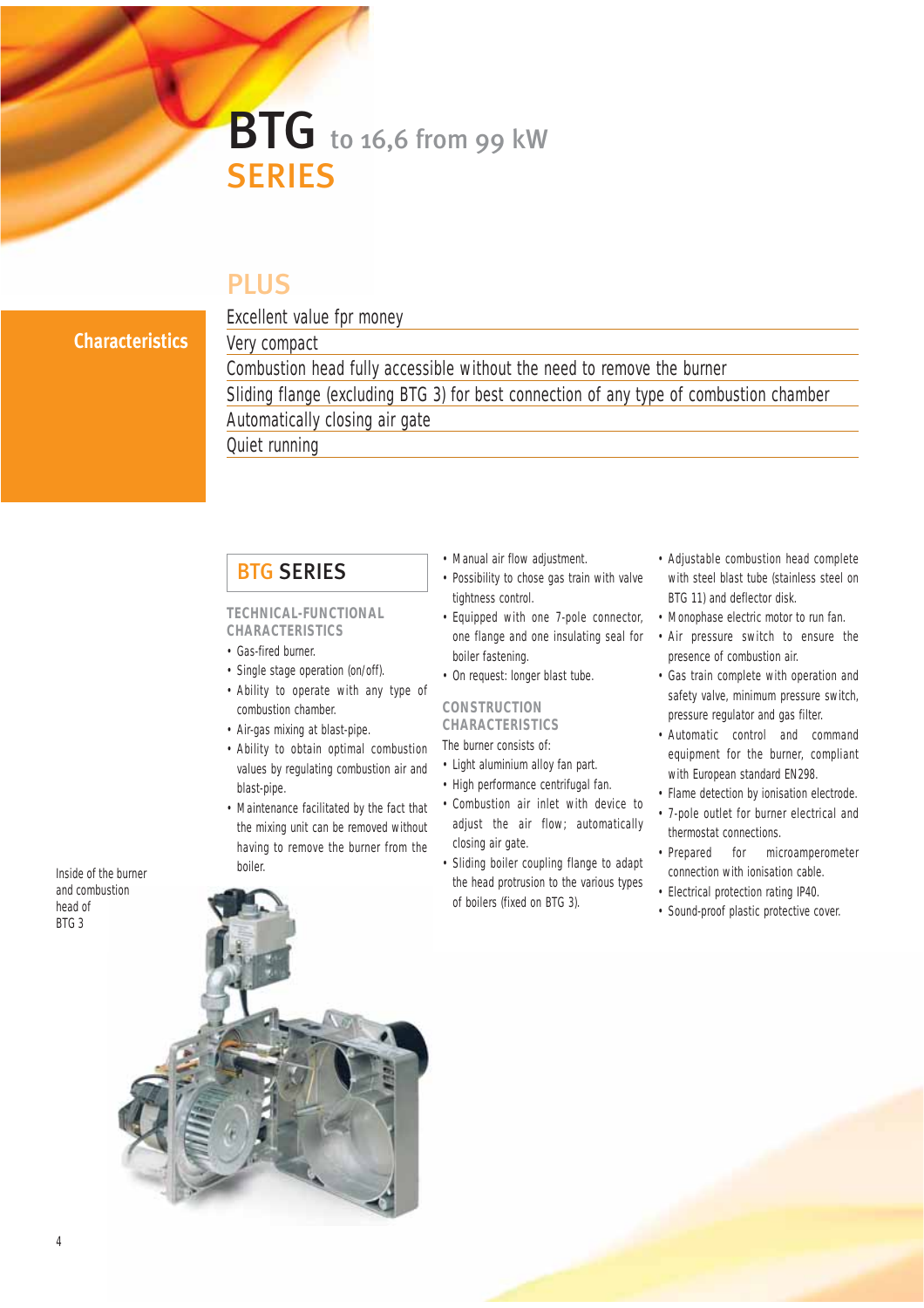

## **Characteristics**

## BTG ..P SERIES

#### **TECHNICAL-FUNCTIONAL CHARACTERISTICS**

- Gas burner.
- Two-stage operation (high/low flame).
- Ability to operate with any type of combustion chamber.
- Air-gas mixing at blast-pipe.
- Ability to obtain optimal combustion values by regulating combustion air and blast-pipe.
- Maintenance facilitated by the fact that the mixing unit can be removed without having to remove the burner from the boiler.
- Air flow regulation for first and second stage by means of electric servomotor with pause closure of gate to prevent any heat dispersion to flue.
- Possibility to chose gas train with valve tightness control.
- Equipped with one 4 and 7-pole connector, one flange and one insulating seal for boiler fastening.
- On request: longer blast tube.

#### **CONSTRUCTION CHARACTERISTICS**

- The burner consists of:
- Light aluminium alloy fan part.
- High performance centrifugal fan.
- Combustion air inlet with device to adiust the air flow: automatically closing air gate
- Sliding boiler coupling flange to adapt the head protrusion to the various types of boilers.
- Adjustable combustion head complete with steel blast tube (stainless steel on BTG 11) and deflector disk.
- Monophase electric motor to run fan.
- Air pressure switch to ensure the presence of combustion air.
- Burner gas/train complete with operation and safety valve, minimum pressure switch, pressure regulator and gas filter.
- Automatic control and command equipment for the burner, compliant with European standard EN298.
- Flame detection by ionisation electrode.
- 7-pole outlet for burner electrical and thermostat connections, and 4-pole

outlet for second stage control.

- Prepared for microamperometer connection with ionisation cable.
- Electrical protection rating IP40.
- Sound-proof plastic protective cover.

Possible air regulation from outside (BTG 3)

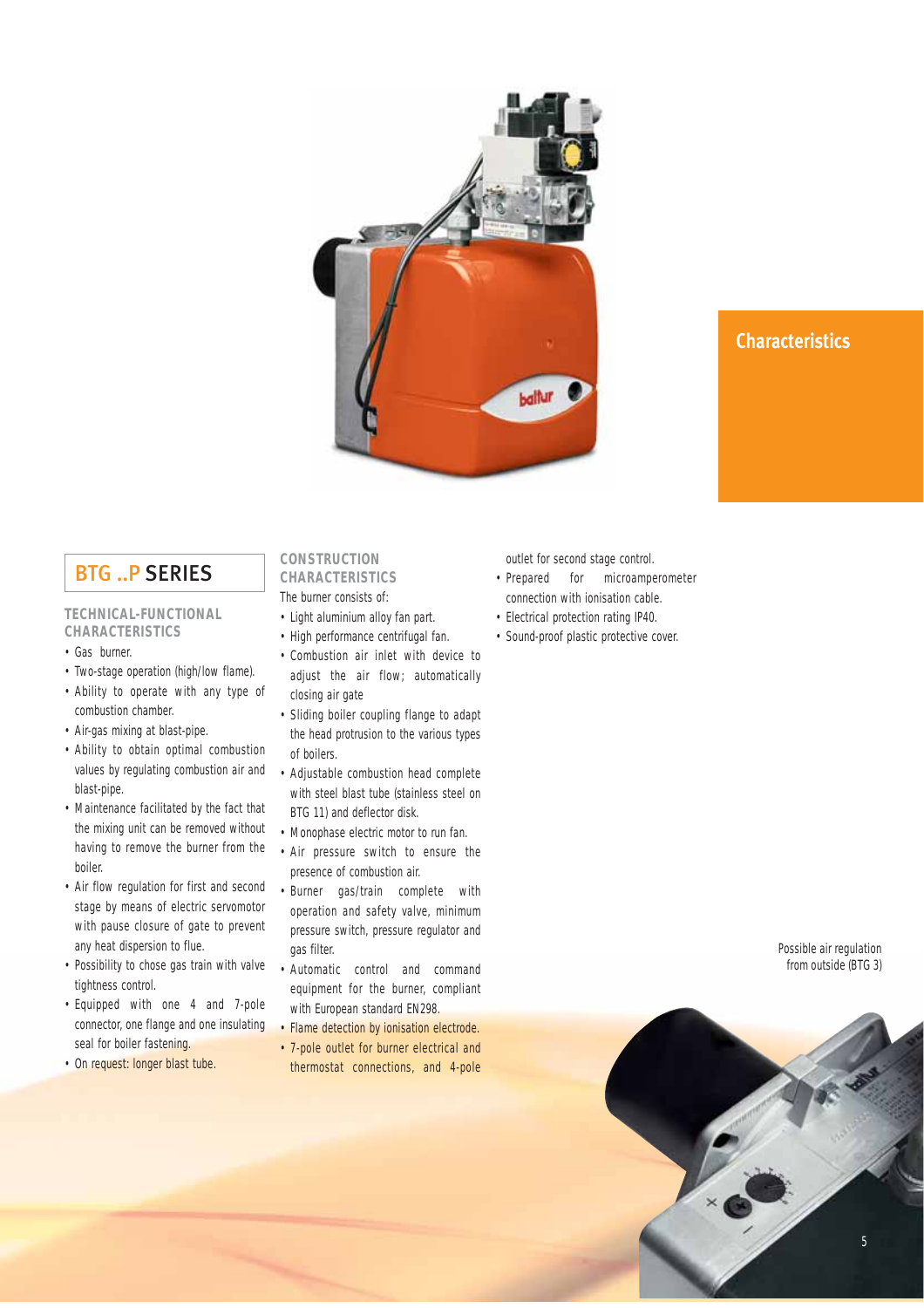

## **Functional diagram**

 Manual air adjustment switch Air pressure switch Operating valve On request valve tightness

**SINGLE-STAGE BURNERS**

**7** Minimum pressure switch

Carried out by the installing

 Air adjustment servomotor.. Air pressure switch Two-stage operating valve On request valve tightness

**TWO-STAGE BURNERS**

**7** Minimum pressure switch

Carried out by the installing

control **5** Gas pressure regulator **6** Safety valve

**Legend**

**8** Gas filter

technician. **9** Anti-vibration joint **10** Ball valve

**Legend**

control

**9** Safety valve **10** Gas pressure regulator

**11** Gas filter

technician. **12** Anti-vibration joint **13** Ball valve

#### **SINGLE-STAGE BURNERS**



## **TWO-STAGE BURNERS**

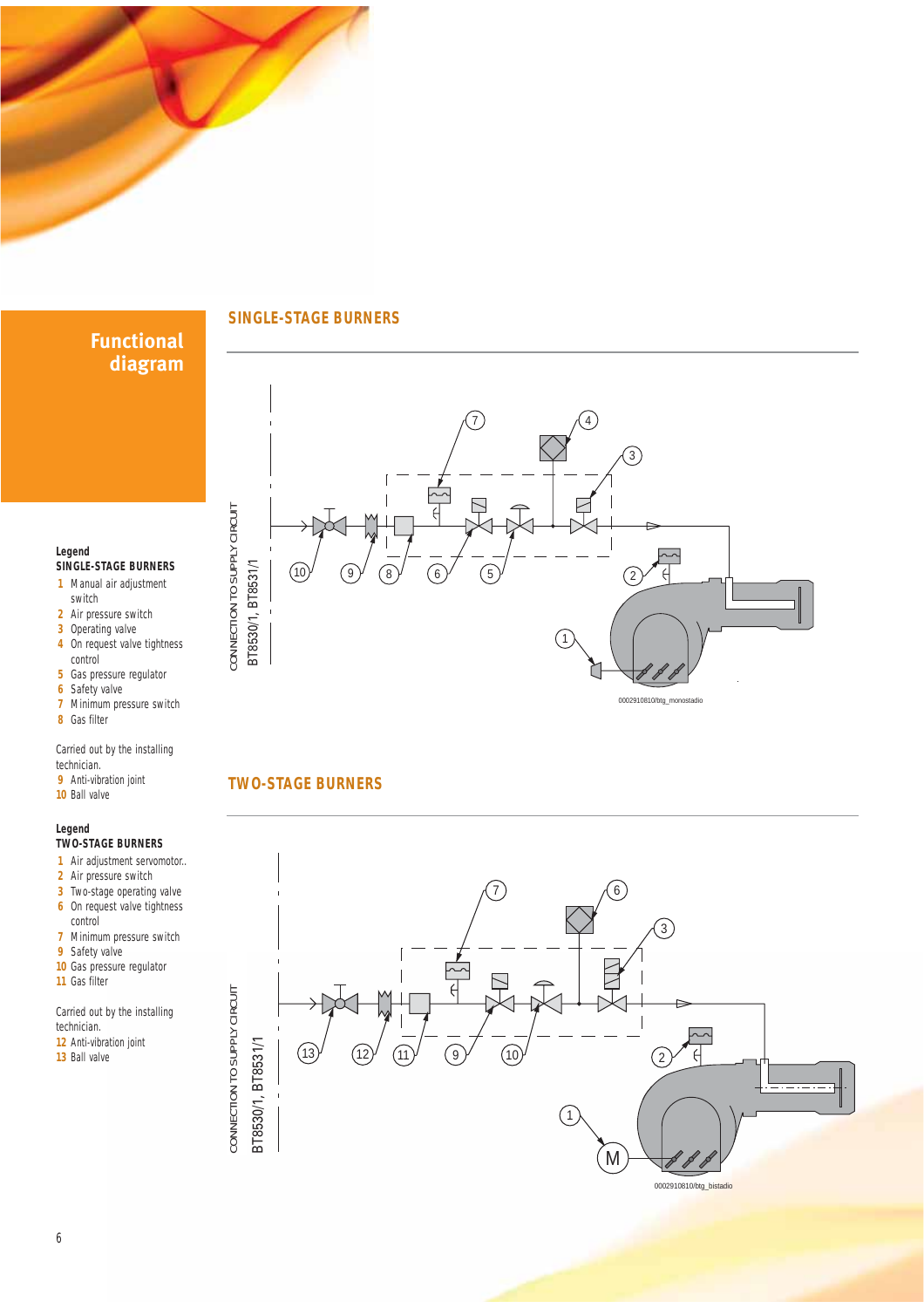#### **DIAGRAM FOR THE CONNECTION OF A BURNER TO THE GAS MAINS AT AVERAGE PRESSURE (BT 8531/1)**



## **Gas supply connection**

#### **Legend**

- **1** Central reduction and measurement unit.
- 
- **2** Stop-cock. **3** Gas filter.
- **4** Pressure reducer.
- **5** Flow meter.
- **6** Discharge into the atmosphere with flame trap
- net. **7** Possible automatic bleed valve (must discharge
- externally in suitable place). **8** Emergency valve.
- **9** Ball valve.
- **10** Reduction unit or pressure regulator/stabiliser (suited to the specific case).
- **11** Anti-vibration joint.
- **12** Flange coupling.
- **13** Gas train.
- **D** Distance between stabiliser (or regulator/stabiliser) and gas valve at least 1,5 - 2 m).



1